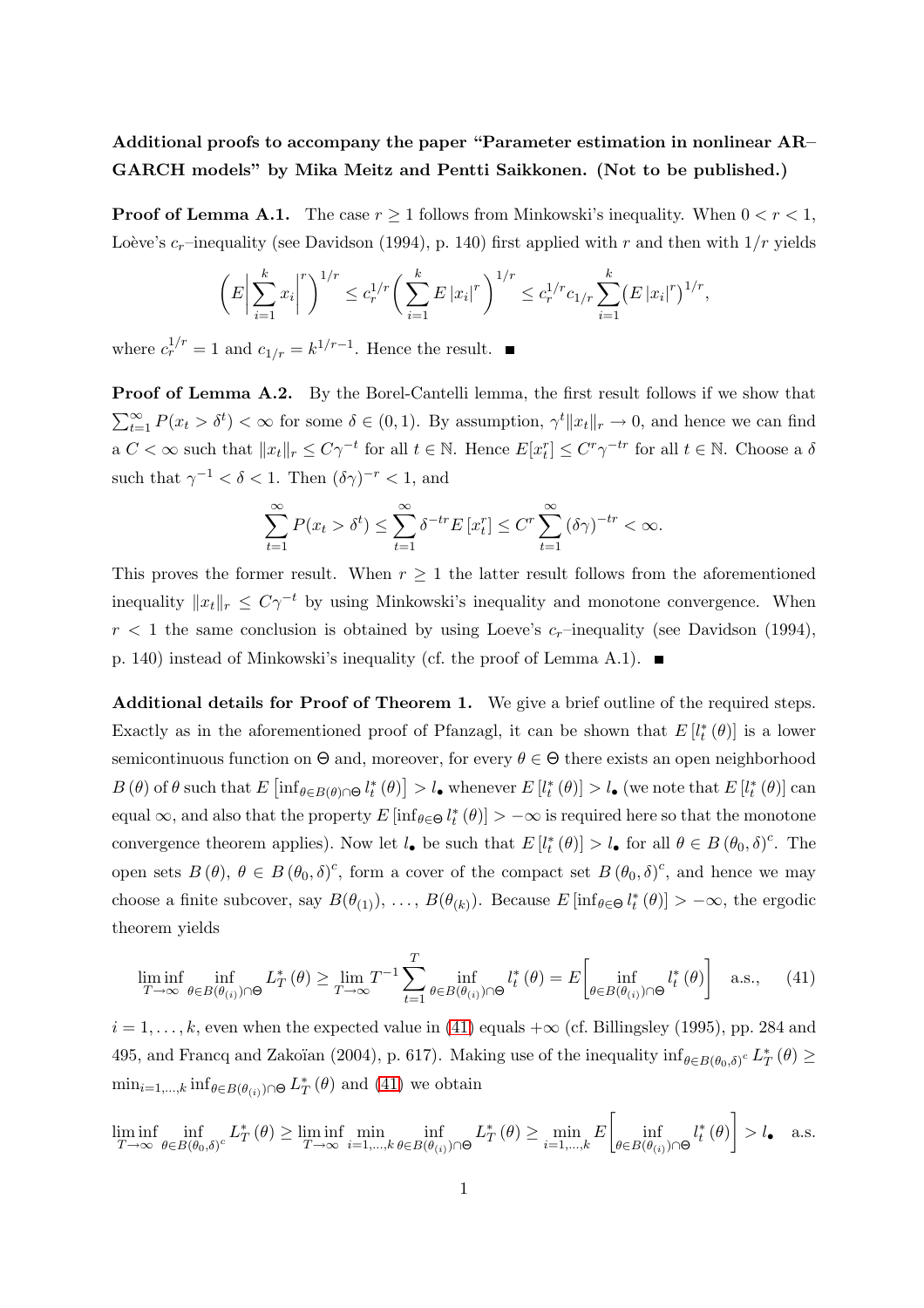Because  $l_{\bullet}$  is arbitrary, we obtain the desired result.  $\blacksquare$ 

**Proof of Lemma C.1.** To prove part (i), first note that  $\|\sup_{\theta \in \Theta_0} h_t^*\|_r < \infty$  by Proposition 1 and that  $u_t$  is  $L_{2r}$ -dominated in  $\Theta_0$ , as seen in the proof of the same proposition. Thus, Assumption N3(ii) and Lemma A.1 imply that  $g_{\theta,t}^*$ ,  $g_{u,t}^*$ ,  $g_{\theta\theta,t}^*$ ,  $g_{uu,t}^*$ ,  $g_{u\theta,t}^*$ , and  $g_{\theta u,t}^*$  are  $L_t$ dominated in  $\Theta_0$ . The Lipschitz conditions of Assumptions C2(ii) and N3(iii) ensure that  $g_{h,t}^*$ ,  $g_{\theta h,t}^*$ ,  $g_{\theta h,t}$ ,  $g_{uh,t}^*$ ,  $g_{uh,t}$ , and  $g_{hh,t}^*$  are bounded by a finite constant uniformly over  $\Theta_0$ . Moreover, Assumptions DGP and N3(i) ensure that  $f_{\theta,t}$  and  $f_{\theta\theta,t}$  are  $L_{2r}$ –dominated in  $\Theta_0$  (cf. the beginning of the proof of Proposition 1). The result now follows from Lemma A.1, the Cauchy-Schwartz inequality, and the norm inequality (for simplicity, the same order,  $r/2$ , is used for the first two terms). In (ii), the boundedness of the absolute differences follows directly from the Lipschitz conditions of Assumption N3(iii) (again, for simplicity, the same upper bound is used for all the absolute differences). As was noted above,  $f_{\theta,t}$  and  $f_{\theta\theta,t}$  are  $L_{2r}$ -dominated in  $\Theta_0$ , and hence  $C_{t-1}$  is  $L_r$ –dominated in  $\Theta_0$  by Lemma A.1. The results in (iii) follow from the Lipschitz conditions of Assumptions C2(ii) and N3(iii).  $\blacksquare$ 

**Proof of Proposition 2.** To prove part (a), we first apply Lemma A.3. Set  $z_t(\theta) = h_{\theta,t}(\theta)$ and  $v_{t-1}^*(\theta) = (\alpha_{\theta,t}^*, \beta_t^*)$ . For all  $v \in \mathbb{R}^{m+l+1}$ ,  $z \in \mathbb{R}^{m+l}$ , and  $\theta \in \Theta_0$ , define the function G as  $G(v, z; \theta) = (v_1, \ldots, v_{m+l}) + v_{m+l+1}z$ , where the subscript denotes a particular coordinate of the vector v. Thus  $z_t(\theta) = h_{\theta,t}(\theta)$  satisfies the difference equation  $z_t(\theta) = G(v_{t-1}^*(\theta), z_{t-1}(\theta); \theta)$ . Condition G, the continuity of  $v_t^* (\cdot)$ , and the moment condition  $E[\sup_{\theta \in \Theta_0} \psi(|v_t^* (\theta)|)^{r/2}]$  <  $\infty$  hold with  $\psi(x) = x$  due to Assumption N2 and Lemma C.1. The results of part (a), except for the last one concerning differentiability, now follow from Lemma A.3 (note that the solution  $h^*_{\theta,t}(\theta)$  is understood to be initialized from  $h^*_{\theta}$  $\phi_{\theta,0}^*(\theta)$  having this stationary distribution).

The a.s. continuous differentiability of  $h_t^*(\theta)$  and the relation  $\partial h_t^*(\theta)/\partial \theta = h_{\theta,t}^*(\theta)$  a.s. can be proved in a similar manner as in Straumann and Mikosch (2006, pp. 2483–2484). To this end, let  $x \in \mathbb{C}(\Theta, \mathbb{R}_+)$  be twice continuously differentiable on  $\Theta_0$  and define the sequence  $\tilde{h}_n(\theta)$ ,  $n \ge 0$ , with  $\tilde{h}_0(\theta) = x(\theta)$  and  $\tilde{h}_n(\theta) = h_{n,n-1}(\theta)$ ,  $n \ge 1$ , where  $h_{t,s} = (g_t \circ \cdots \circ g_{t-s})(x)$ ,  $s \ge 0$ , with  $[g_t(x)](\theta) = g(u_{t-1}(\theta), x(\theta); \theta)$  (cf. proof of Proposition 1). Thus  $\tilde{h}_n(\theta), n \geq 0$ , is a random sequence in  $\mathbb{C}(\Theta,\mathbb{R}_+)$  with elements twice continuously differentiable on  $\Theta_0$  with probability one (the latter fact follows from Assumption N2). Moreover,  $\tilde{h}_n(\theta)$  and  $\tilde{h}_{\theta,n}(\theta) = \partial \tilde{h}_n(\theta)/\partial \theta$ are solutions to the difference equations (6) and (9). Hence, by part (b) of this proposition (the proof of which does not rely on the subresult currently being proven), for some  $\gamma > 1$ ,

<span id="page-1-0"></span>
$$
\gamma^n \sup_{\theta \in \Theta_0} |h_{\theta,n}^*(\theta) - \tilde{h}_{\theta,n}(\theta)| \to 0 \quad \text{in } L_{r/4} - \text{norm as } n \to \infty. \tag{42}
$$

On the other hand, note that for any fixed  $n \geq 1$ ,  $(\partial h_{t,n-1}(\theta)/\partial \theta, h_{\theta,t}^*(\theta))$  is a stationary process. Therefore,  $(\partial h_{t,n-1}(\theta)/\partial \theta, h_{\theta,t}^*(\theta))$  and  $(\partial h_{n,n-1}(\theta)/\partial \theta, h_{\theta,n}^*(\theta))$  are identically dis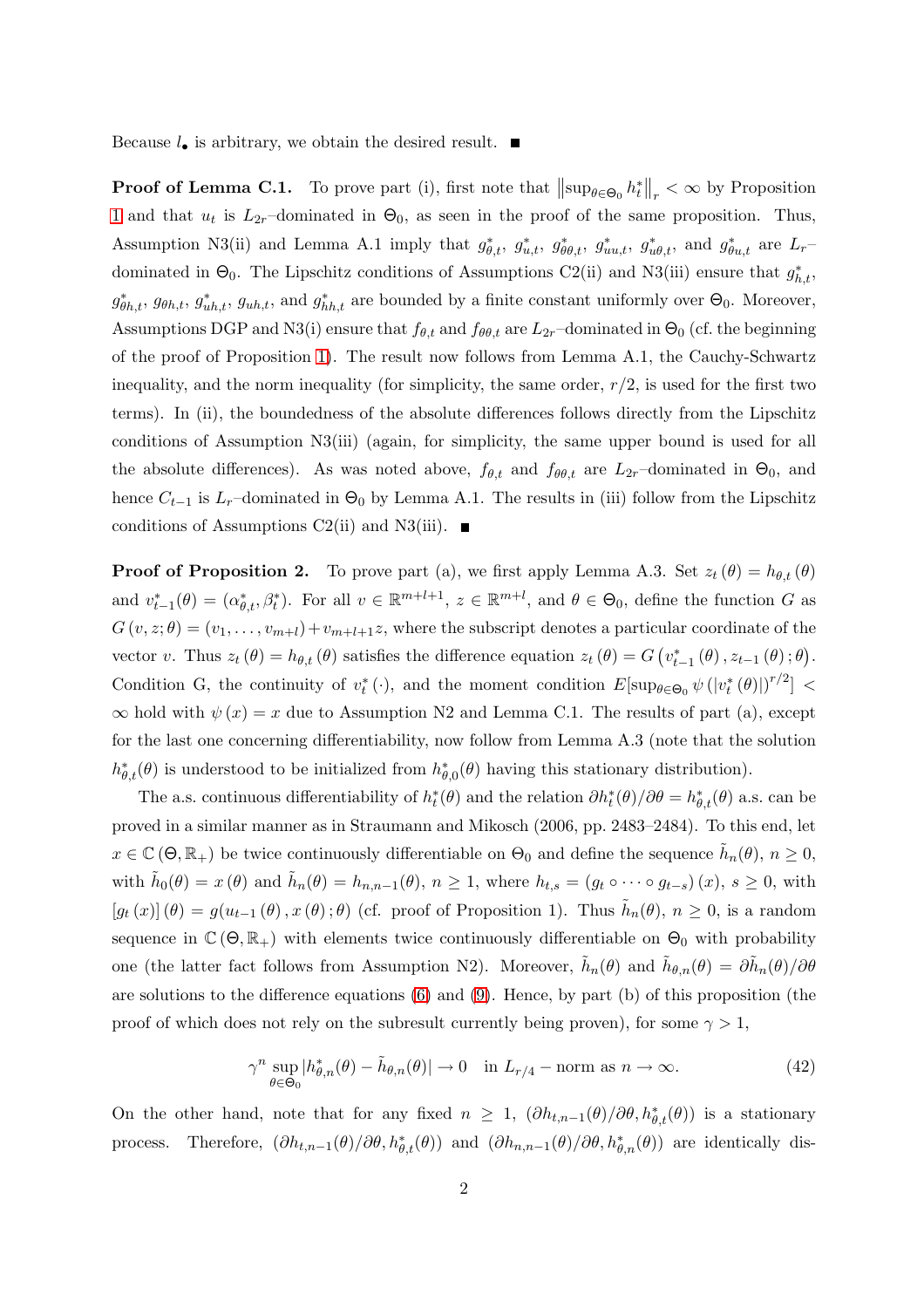tributed. In the latter,  $\partial h_{n,n-1}(\theta)/\partial \theta = \tilde{h}_{\theta,n}(\theta)$ , and hence, making use of [\(42\)](#page-1-0), it also holds that  $\gamma^n \sup_{\theta \in \Theta_0} |h^*_{\theta,t}(\theta) - \partial h_{t,n-1}(\theta)/\partial \theta| \to 0$  in  $L_{r/4}$ -norm as  $n \to \infty$ . By Lemma A.2,  $\sup_{\theta \in \Theta_0} |h^*_{\theta,t}(\theta) - \partial h_{t,n-1}(\theta)/\partial \theta| \to 0$  a.s. as  $n \to \infty$ . To conclude, we have shown that  $h_{t,n-1}(\theta)$ converges to  $h_t^*(\theta)$  a.s. as  $n \to \infty$  for each  $\theta \in \Theta_0$  (see the proof of Proposition 1) and that  $\partial h_{t,n-1}(\theta)/\partial\theta$  converges uniformly to  $h^*_{\theta,t}(\theta)$  a.s. as  $n \to \infty$ . Now, by Lang (1993, Theorem XIII.9.1) and the continuity of  $h^*_{\theta,t}(\theta)$  (obtained from Lemma A.3),  $h^*_t(\theta)$  is a.s. continuously differentiable on  $\Theta_0$  and  $\partial h_t^*(\theta)/\partial \theta = h_{\theta,t}^*(\theta)$  a.s.

To prove part (b), note that by the definitions, Lemma C.1, and denoting  $a_t = C_t(1+|h^*_{\theta,t}|)$ ,

$$
|h^*_{\theta,t}-h_{\theta,t}|\leq |\alpha^*_{\theta,t}-\alpha_{\theta,t}|+|\beta^*_t-\beta_t||h^*_{\theta,t-1}|+|\beta_t||h^*_{\theta,t-1}-h_{\theta,t-1}|\leq a_{t-1}|h^*_{t-1}-h_{t-1}|+\kappa|h^*_{\theta,t-1}-h_{\theta,t-1}|.
$$

Repeated substitution yields  $|h_{\theta,t}^* - h_{\theta,t}| \leq \sum_{j=0}^{t-1} \kappa^{t-1-j} a_j |h_j^* - h_j| + \kappa^t |h_{\theta,0}^* - h_{\theta,0}|$ , where  $h_{\theta,0} = 0$ . Using Lemma A.1 and Hölder's inequality we obtain

$$
\Delta_{r/4,t+1}^{-1}\left\|\sup_{\theta\in\Theta_0}\left|h^*_{\theta,t}-h_{\theta,t}\right|\right\|_{r/4}\leq \sum_{j=0}^{t-1}\kappa^{t-1-j}\left\|\sup_{\theta\in\Theta_0}a_j\right\|_{r/3}\left\|\sup_{\theta\in\Theta_0}\left|h^*_j-h_j\right|\right\|_{r}+\kappa^t\left\|\sup_{\theta\in\Theta_0}\left|h^*_{\theta,0}\right|\right\|_{r/4}.
$$

In the former term on the majorant side,  $\|\sup_{\theta \in \Theta_0} a_j\|_{r/3}$  is bounded by a finite constant by Hölder's inequality, part (a), and Lemma C.1, whereas  $||\sup_{\theta \in \Theta_0} |h_j^* - h_j||_r \leq C\kappa^j$  by (21). Thus the former term is bounded by  $C't \kappa^{t-1}$  for some finite  $C'$ . In the latter term, the norm is finite by part (a). Therefore, for some finite  $C''$ ,

$$
\left\| \sup_{\theta \in \Theta_0} |h^*_{\theta, t} - h_{\theta, t}| \right\|_{r/4} \le C'' \max\{t, t^{4/r}\} \kappa^{t-1},
$$

from which the stated result follows.  $\blacksquare$ 

**Proof of Proposition 3.** To prove part (a), we first apply Lemma A.3. Set  $z_t(\theta)$  = vec  $(h_{\theta\theta,t})$  and  $v_{t-1}^*(\theta) = (\text{vec}(\alpha_{\theta\theta,t}^*), \beta_t^*, \gamma_{\theta,t}^*, \delta_t^*, h_{\theta,t}^*),$  where vec  $(\cdot)$  signifies the usual columnwise vectorization of a matrix. For all  $v \in \mathbb{R}^{(m+l+1)^2+1}$ ,  $z \in \mathbb{R}^{(m+l)^2}$ , and  $\theta \in \Theta_0$ , define the function G as  $G(v, z; \theta) = v_1 + v_2 z + \text{vec}(v_3 v_5)$  $'_{5}) + \text{vec}(v_{5}v'_{3})$  $(v_3) + v_4 \,\text{vec}(v_5 v_5)$  $'_{5}$ ), where  $v = (v_{1}, v_{2}, v_{3}, v_{4}, v_{5})$  is partitioned conformably with the partition of  $v_{t-1}^*(\theta)$  above. Thus  $z_t(\theta) = \text{vec}(h_{\theta\theta,t})$  satisfies the difference equation  $z_t(\theta) = G(v_{t-1}^*(\theta), z_{t-1}(\theta); \theta)$ . Condition G as well as the moment condition  $E[\sup_{\theta \in \Theta_0} \psi(|v_t^*(\theta)|)^{r/4}] < \infty$  hold with  $\psi(x) = \bar{\varkappa}x^2 + \bar{\varpi}(0 < \bar{\varkappa}, \bar{\varpi} < \infty)$  due to the Cauchy-Schwarz inequality, Proposition 2, and Lemmas A.1 and C.1. The results of part (a), except for the last one concerning differentiability, now follow from Lemma A.3 (with  $h^*_{\theta\theta,t}(\theta)$  being initialized from  $h^*_{\theta}$  $\psi_{\theta\theta,0}^*(\theta)$  having this stationary distribution). Finally, the proof of a.s. differentiability and of the relation  $\partial^2 h_t^*(\theta)/\partial\theta\partial\theta' = h_{\theta\theta,t}^*(\theta)$  a.s. is analogous to that in Proposition 2, cf. Straumann and Mikosch (2006, pp. 2485–2486). We omit the details for brevity, and only note that the result of part (b) is needed to prove this.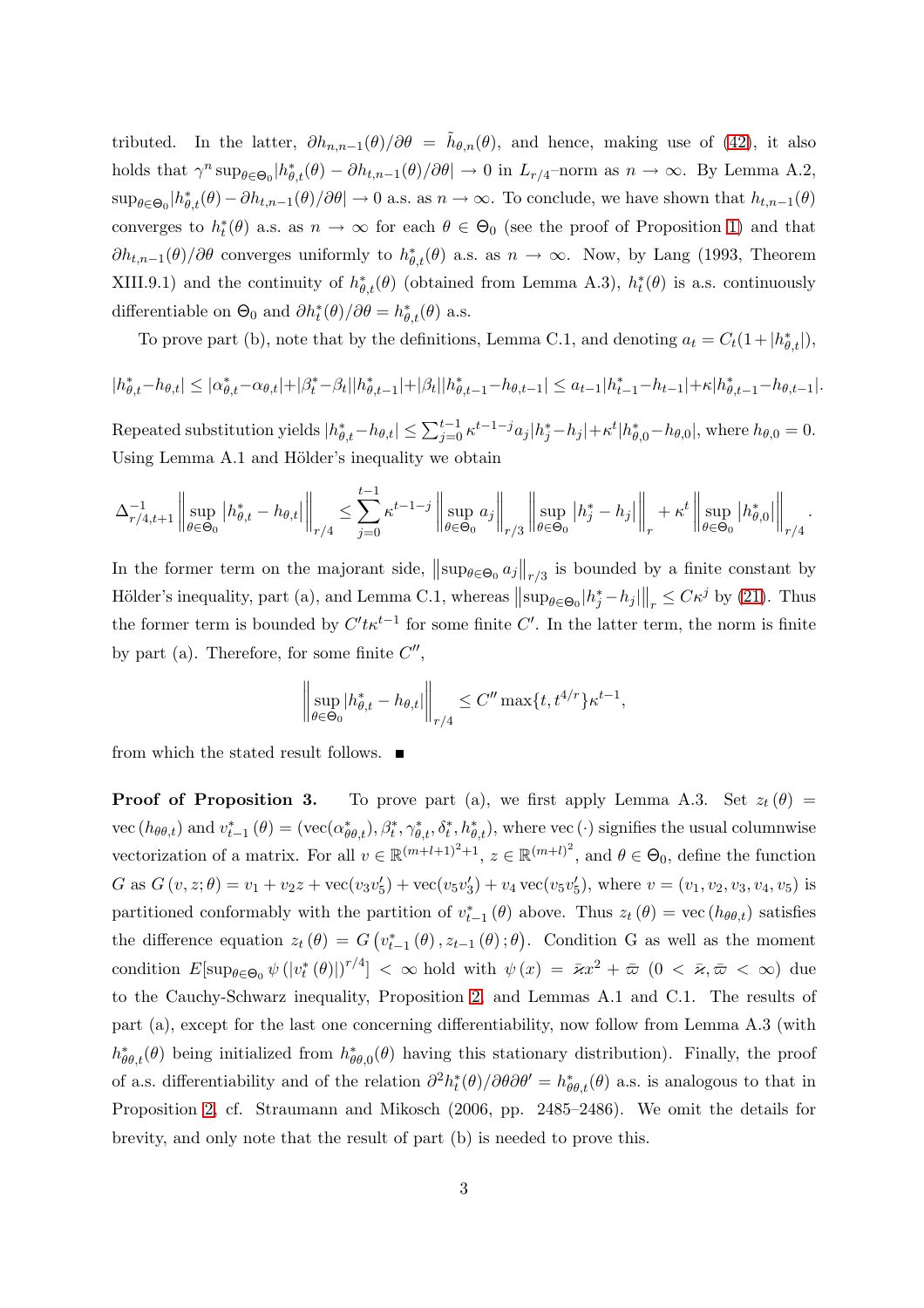To prove part (b), note that by the definitions

<span id="page-3-0"></span>
$$
\begin{aligned} \left| h_{\theta\theta,t}^{*} - h_{\theta\theta,t} \right| &\leq \left| \alpha_{\theta\theta,t}^{*} - \alpha_{\theta\theta,t} \right| + \left| \beta_{t}^{*} h_{\theta\theta,t-1}^{*} - \beta_{t} h_{\theta\theta,t-1} \right| + \left| \gamma_{\theta,t}^{*} h_{\theta,t-1}^{*'} - \gamma_{\theta,t} h_{\theta,t-1}' \right| \\ &+ \left| h_{\theta,t-1}^{*} \gamma_{\theta,t}^{*'} - h_{\theta,t-1} \gamma_{\theta,t}' \right| + \left| \delta_{t}^{*} h_{\theta,t-1}^{*} h_{\theta,t-1}^{*'} - \delta_{t} h_{\theta,t-1} h_{\theta,t-1}' \right| . \end{aligned} \tag{43}
$$

The second, third (which equals the fourth), and fifth term on the majorant side of [\(43\)](#page-3-0) are bounded from above by  $|\beta_t^* - \beta_t||h_{\theta\theta,t-1}^*| + |\beta_t||h_{\theta\theta,t-1}^* - h_{\theta\theta,t-1}|, |\gamma_{\theta,t}^* - \gamma_{\theta,t}||h_{\theta,t-1}^*| + |\gamma_{\theta,t}||h_{\theta,t-1}^* - h_{\theta\theta,t-1}|$  $|h_{\theta,t-1}|$ , and  $|\delta_t^* - \delta_t||h_{\theta,t-1}^*h_{\theta,t-1}^*| + |\delta_t||h_{\theta,t-1}^*h_{\theta,t-1}^* - h_{\theta,t-1}h_{\theta,t-1}^*|$ , respectively. In the last of these upper bounds,  $|h_{\theta,t-1}^* h_{\theta,t-1}^{*'} - h_{\theta,t-1} h_{\theta,t-1}' | \leq 2|h_{\theta,t-1}^*| |h_{\theta,t-1}^* - h_{\theta,t-1}| + |h_{\theta,t-1}^* - h_{\theta,t-1}|^2$ . Using these inequalities and Lemma C.1 we obtain the following inequalities for the four distinct terms on the majorant side of [\(43\)](#page-3-0):

$$
\begin{array}{rcl}\n\left|\alpha_{\theta\theta,t}^{*}-\alpha_{\theta\theta,t}\right| & \leq & C_{t-1}\left|h_{t-1}^{*}-h_{t-1}\right|, \\
\left|\beta_{t}^{*}h_{\theta\theta,t-1}^{*}-\beta_{t}h_{\theta\theta,t-1}\right| & \leq & C_{t-1}\left|h_{t-1}^{*}-h_{t-1}\right|\left|h_{\theta\theta,t-1}^{*}\right|+\kappa\left|h_{\theta\theta,t-1}^{*}-h_{\theta\theta,t-1}\right|, \\
\left|\gamma_{\theta,t}^{*}h_{\theta,t-1}^{*}-\gamma_{\theta,t}h_{\theta,t-1}'\right| & \leq & C_{t-1}\left|h_{t-1}^{*}-h_{t-1}\right|\left|h_{\theta,t-1}^{*}\right|+\left|\gamma_{\theta,t}\right|\left|h_{\theta,t-1}^{*}-h_{\theta,t-1}\right|, \\
\left|\delta_{t}^{*}h_{\theta,t-1}^{*}h_{\theta,t-1}^{*}-\delta_{t}h_{\theta,t-1}h_{\theta,t-1}'\right| & \leq & C_{t-1}\left|h_{t-1}^{*}-h_{t-1}\right|\left|h_{\theta,t-1}^{*}h_{\theta,t-1}^{*}\right| \\
& & +\kappa'(2\left|h_{\theta,t-1}^{*}\right|\left|h_{\theta,t-1}^{*}-h_{\theta,t-1}\right|+\left|h_{\theta,t-1}^{*}-h_{\theta,t-1}\right|^{2}).\n\end{array}
$$

Denoting  $b_{t-1} = C_{t-1}(1+2|h_{\theta,t-1}^*|+|h_{\theta,t-1}^*|^2+|h_{\theta\theta,t-1}^*|)$  and  $c_{t-1} = 2|\gamma_{\theta,t}|+2\kappa'|h_{\theta,t-1}^*|$  we obtain  $\left|h^*_{\theta\theta,t}-h_{\theta\theta,t}\right|\leq b_{t-1}\left|h^*_{t-1}-h_{t-1}\right|+c_{t-1}\left|h^*_{\theta,t-1}-h_{\theta,t-1}\right|+\kappa'\left|h^*_{\theta,t-1}-h_{\theta,t-1}\right|^2+\kappa\left|h^*_{\theta\theta,t-1}-h_{\theta\theta,t-1}\right|.$ 

By repeated substitution

$$
\left| h_{\theta\theta,t}^{*} - h_{\theta\theta,t} \right| \leq \sum_{j=0}^{t-1} \kappa^{t-1-j} \left( b_{j} \left| h_{j}^{*} - h_{j} \right| + c_{j} \left| h_{\theta,j}^{*} - h_{\theta,j} \right| + \kappa' \left| h_{\theta,j}^{*} - h_{\theta,j} \right|^{2} \right) + \kappa^{t} \left| h_{\theta\theta,0}^{*} - h_{\theta\theta,0} \right|,
$$

where  $h_{\theta\theta,0} = 0$ . Using Lemma A.1, Hölder's inequality, and the norm inequality

$$
\Delta_{r/8,3t+1}^{-1} \left\| \sup_{\theta \in \Theta_0} \left| h_{\theta\theta,t}^* - h_{\theta\theta,t} \right| \right\|_{r/8}
$$
\n
$$
\leq \sum_{j=0}^{t-1} \kappa^{t-1-j} \left\| \sup_{\theta \in \Theta_0} b_j \right\|_{r/5} \left\| \sup_{\theta \in \Theta_0} \left| h_j^* - h_j \right| \right\|_r + \sum_{j=0}^{t-1} \kappa^{t-1-j} \left\| \sup_{\theta \in \Theta_0} c_j \right\|_{r/2} \left\| \sup_{\theta \in \Theta_0} \left| h_{\theta,j}^* - h_{\theta,j} \right| \right\|_{r/4}
$$
\n
$$
+ \sum_{j=0}^{t-1} \kappa^{t-1-j} \kappa' \left\| \sup_{\theta \in \Theta_0} \left| h_{\theta,j}^* - h_{\theta,j} \right|^2 \right\|_{r/8} + \kappa^t \left\| \sup_{\theta \in \Theta_0} \left| h_{\theta\theta,0}^* \right| \right\|_{r/4}.
$$

By arguments already used, the terms  $\|\sup_{\theta \in \Theta_0} b_j\|_{r/5}$ ,  $\|\sup_{\theta \in \Theta_0} c_j\|_{r/2}$ , and  $\|\sup_{\theta \in \Theta_0} h_{\theta}^*$  $_{\theta\theta,0}^{\ast}$ || $_{r/4}$ are bounded by a finite constant. Furthermore, by (21) and (26), the terms  $||\sup_{\theta \in \Theta_0} |h_j^* - h_j||_r$  $\text{and } \left\|\sup_{\theta\in\Theta_0}|h_{\theta,j}^*-h_{\theta,j}|\right\|_{r/4} \text{ are bounded from above by } C'\kappa^j \text{ and } C'\max\{j,j^{4/r}\}\kappa^j, \text{ respectively,}$ for some finite  $C'$ . Therefore, for some finite  $C''$ ,

$$
\left\|\sup_{\theta\in\Theta_0}|h_{\theta\theta,t}^*-h_{\theta\theta,t}|\right\|_{r/8}\leq C''\Delta_{r/8,3t+1}\left(t\kappa^{t-1}+t\max\{t,t^{4/r}\}\kappa^{t-1}+\kappa^t\right),\,
$$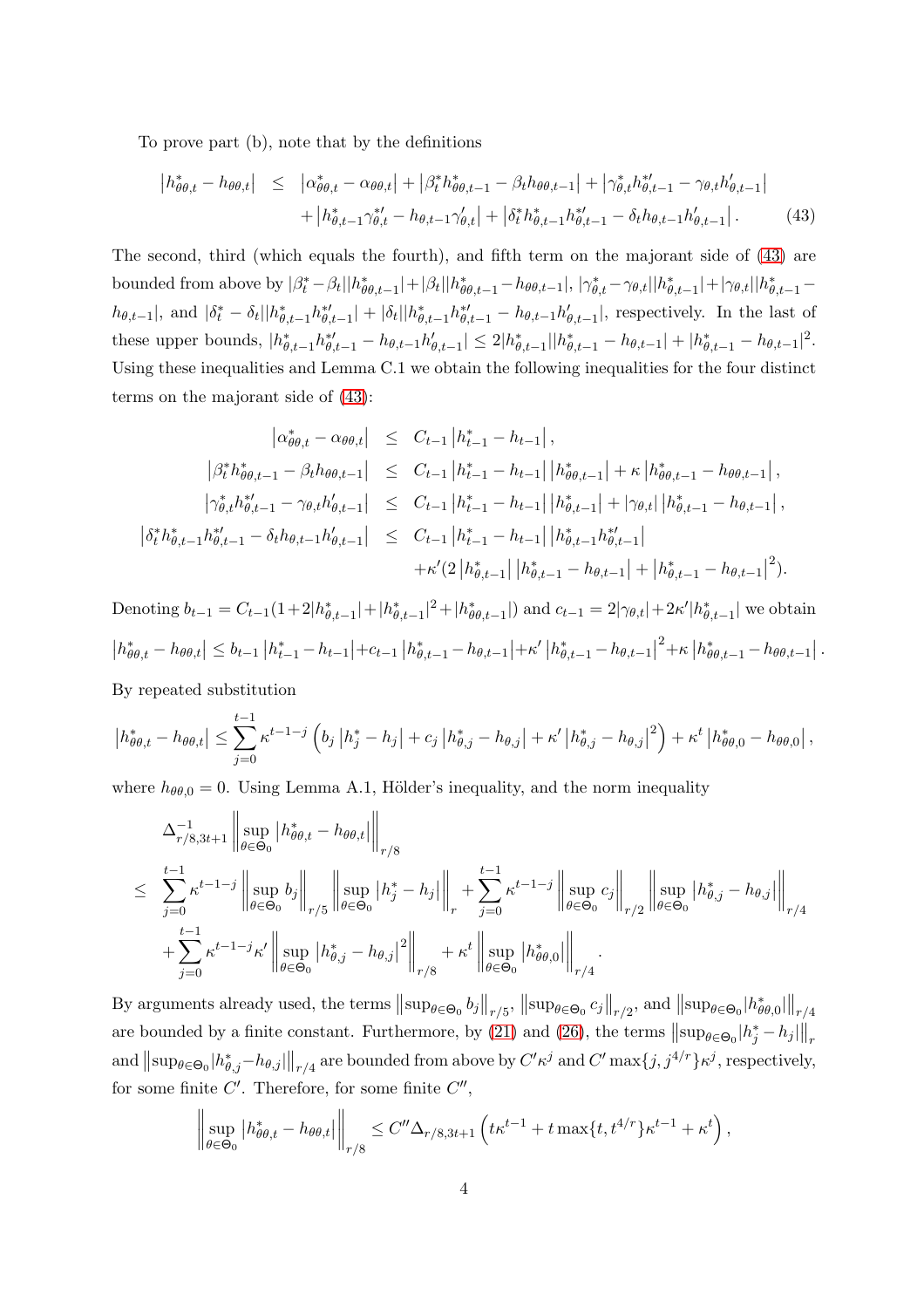from which the result follows.  $\blacksquare$ 

Proof of Lemma D.1, remaining details. As noted in the discussion following Assumption N4, the moment condition  $E[\varepsilon_t^8] < \infty$  can be weakened to  $E[\varepsilon_t^4] < \infty$  if the i.i.d. assumption is made. The reason is that then the terms involving  $\varepsilon_t$  in the expression of  $E\left[l_{\theta,t}^*(\theta_0)l_{\theta,t}^{*\prime}(\theta_0)\right]$ can be factored out. On the other hand, when the errors are allowed to be dependent, requiring  $E[|\varepsilon_t|^{4+\delta}] < \infty$  for some  $\delta > 0$  suffices in the linear pure GARCH case because then, unlike in our present case, the term  $|h_{\theta,t}^*(\theta_0)|/\sigma_t^2$  possesses moments of any order; see Escanciano (2009). Alternatively, if  $E[\varepsilon_t^4] < \infty$  and  $E[\varepsilon_t^4 | \mathcal{F}_{t-1}] \leq K < \infty$  a.s. are assumed, finiteness of  $E\left[l_{\theta,t}^*(\theta_0)l_{\theta,t}^{*\prime}(\theta_0)\right]$  also follows as in Lee and Hansen (1994, p. 49) (this can be justified by using the law of iterated expectations and other common properties of conditional expectations which hold true for possibly non-integrable random variables, see Loève (1978, Sections  $27-28$ ).

**Proof of Lemma D.3.** Consider the matrix  $\mathcal{I}(\theta_0)$ . For an arbitrary  $x = (x_\mu, x_\lambda) \in \mathbb{R}^m \times \mathbb{R}^l$ , suppose  $x'\mathcal{I}(\theta_0) x = E[(x' l_{\theta,t}^*(\theta_0))^2] = 0$ . Then, by (29), we must have

$$
x'l_{\theta,t}^*(\theta_0) = 2\varepsilon_t x' \frac{f_{\theta,t}(\theta_0)}{\sigma_t} + \left(\varepsilon_t^2 - 1\right) x' \frac{h_{\theta,t}^*(\theta_0)}{\sigma_t^2} = 0 \quad \text{a.s.}
$$

Now the proof proceeds as in Francq and Zakoïan (2004), their derivation between equations (4.52) and (4.53), but with the i.i.d. assumption used therein replaced by Assumption E (this means that instead of ordinary expectations we use expectations conditional on  $\mathcal{F}_{t-1}$  so that the third and fourth moments of the errors that appear in Francq and Zakoïan  $(2004)$  will be replaced by their conditional counterparts  $E[\epsilon_t^3 | \mathcal{F}_{t-1}]$  and  $E[\epsilon_t^4 | \mathcal{F}_{t-1}]$ ). Using Assumption N5(i) instead of its unconditional counterpart we can therefore conclude that, almost surely,  $x'_\mu f_{\mu,t}(\theta_0) = 0$  and  $x'h_{\theta,t}^*(\theta_0) = 0$ . By Assumption N5(ii),  $x_\mu = 0$ , and hence  $x'_\mu$  $'_{\lambda}h_{\lambda,t}^*(\theta_0)=0$ a.s. By equation (11) and the definitions preceding it in Section 4,

$$
h_{\lambda,t}^{*}(\theta_{0}) = \alpha_{\lambda,t}^{*}(\theta_{0}) + \beta_{t}^{*}(\theta_{0}) h_{\lambda,t-1}^{*}(\theta_{0})
$$
  
=  $\partial g(u_{0,t-1}, \sigma_{t-1}^{2}; \theta_{0})/\partial \lambda + \partial g(u_{0,t-1}, \sigma_{t-1}^{2}; \theta_{0})/\partial h \cdot h_{\lambda,t-1}^{*}(\theta_{0})$  a.s.

By stationarity, also  $x'_2$  $\chi' \, h_{\lambda,t-1}^*(\theta_0) = 0$  a.s., and hence  $x'$  $\lambda \partial g(u_{0,t-1}, \sigma_{t-1}^2; \theta_0) / \partial \lambda = 0$  a.s. By Assumption N5(iii),  $x_{\lambda} = 0$ , and hence we have proved that  $\mathcal{I}(\theta_0)$  is positive definite.

Regarding the matrix  $\mathcal{J}(\theta_0)$ , note that  $x'\mathcal{J}(\theta_0)x=0$  now directly implies that

$$
2E[(x'_{\mu}f_{\mu,t}(\theta_0))^{2}\sigma_t^{-2}] + E[(x'h_{\theta,t}^{*}(\theta_0))^{2}\sigma_t^{-4}] = 0.
$$

This can only happen if  $x'_\mu f_{\mu,t}(\theta_0) = 0$  a.s. and  $x'h^*_{\theta,t}(\theta_0) = 0$  a.s. As above, this implies that  $x = 0$ . Hence also  $\mathcal{J}(\theta_0)$  is positive definite.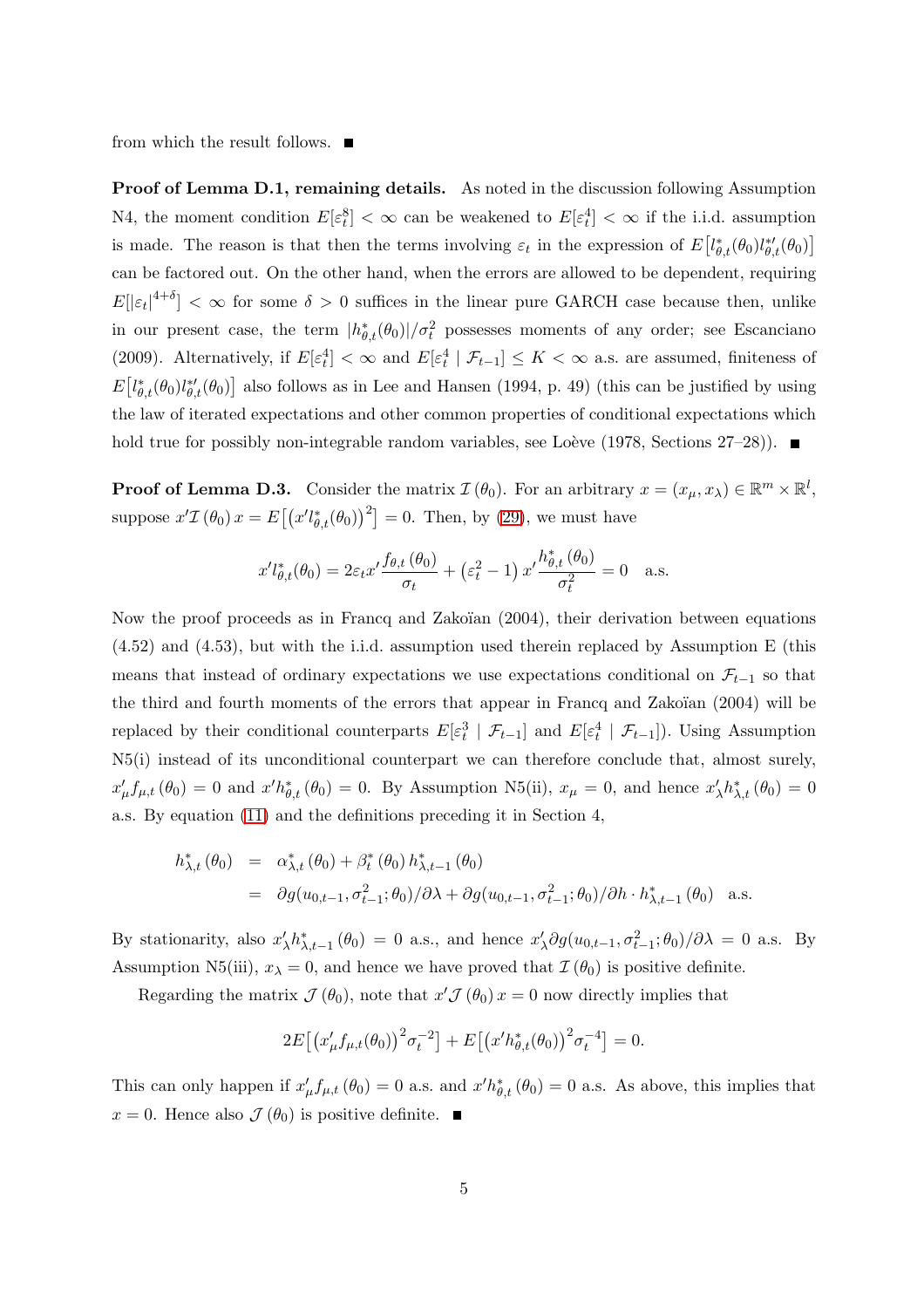**Proof of Lemma D.4.** First note that from the proof of Theorem 1 it can be seen that  $\theta_T \to \theta_0$ a.s. (because  $\liminf_{T\to\infty} \inf_{\theta \in B(\theta_0,\delta)^c} (L_T^*)$  $_{T}^{*}(\theta)-L_{T}^{*}$  $_{T}^{*}(\theta_{0})$  equals the sum of the last two terms on the minorant side of (22)). In the mean value expansion of  $L_{\theta,T}^*(\theta)$  in (27) we therefore have  $\dot{\theta}_{i,T} \to \theta_0$  a.s. as  $T \to \infty$   $(i = 1, \ldots, m+l)$  which, together with the uniform convergence result for  $L^*_{\theta\theta,T}(\theta)$  in Lemma D.2, yields  $\dot{L}^*_{\theta\theta,T} \to \mathcal{J}(\theta_0)$  a.s. as  $T \to \infty$ . This and the invertibility of  $J(\theta_0)$  obtained from Lemma D.3 implies that, for all T sufficiently large,  $\dot{L}^*_{\theta\theta,T}$  is also invertible (a.s.) and  $\dot{L}_{\theta\theta,T}^{*-1} \to \mathcal{J}(\theta_0)^{-1}$  a.s. as  $T \to \infty$  (see Lemma A.1 of Pötscher and Prucha (1991b)). Multiplying the mean value expansion (27) with the Moore-Penrose inverse  $\dot{L}_{\theta\theta,T}^{*+}$  of  $\dot{L}_{\theta\theta,T}^{*}$  (this inverse exists for all  $T$ ) and rearranging we obtain

<span id="page-5-0"></span>
$$
T^{1/2}(\tilde{\theta}_T - \theta_0) = (I - \dot{L}_{\theta\theta,T}^{*+} \dot{L}_{\theta\theta,T}^{*}) T^{1/2}(\tilde{\theta}_T - \theta_0) + \dot{L}_{\theta\theta,T}^{*+} T^{1/2} L_{\theta,T}^{*}(\tilde{\theta}_T) - \dot{L}_{\theta\theta,T}^{*+} T^{1/2} L_{\theta,T}^{*}(\theta_0)
$$
 a.s. (44)

The first two terms on the right hand side of [\(44\)](#page-5-0) converge to zero a.s. (more precisely, for all events  $\omega$  on a set with probability one, there exists a  $T(\omega)$  such that for all  $T \geq T(\omega)$  the first two terms are identically equal to zero). For the first term, this follows from the fact that for all T sufficiently large  $\dot{L}^*_{\theta\theta,T}$  is invertible (a.s.). For the second one, this holds because  $\tilde{\theta}_T$ being a minimizer of  $L_7^*$  $T(\theta)$  and  $\theta_0$  being an interior point of  $\Theta_0$  yield  $L^*_{\theta,T}(\tilde{\theta}_T) = 0$  (a.s.) for all T sufficiently large. Furthermore, the eventual a.s. invertibility of  $\dot{L}^*_{\theta\theta,T}$  also means that  $\dot{L}_{\theta\theta,T}^{*+} - \mathcal{J}(\theta_0)^{-1} \to 0$  a.s. Hence, [\(44\)](#page-5-0) becomes

$$
T^{1/2}(\tilde{\theta}_T - \theta_0) = o_1(1) - (\mathcal{J}(\theta_0)^{-1} + o_2(1))T^{1/2}L_{\theta,T}^*(\theta_0) \text{ a.s.},
$$

where  $o_1(1)$  and  $o_2(1)$  (a vector- and a matrix-valued process, respectively) converge to zero a.s. Combining this with the result of Lemma D.1 completes the proof.  $\blacksquare$ 

Proof of Lemma D.5, remaining details. Using Assumption C4 and the inequality  $|x^*y^* - xy| \le |x^* - x| |y^*| + |x^* - x| |y^* - y| + |x^*| |y^* - y|$  for any conformable vectors one first obtains, a.s.,

$$
\begin{split}\n&= \left|-\frac{h_{\theta,t}^{*}(\theta)-l_{\theta,t}(\theta)}{h_{t}^{*}}\left(\frac{u_{t}^{2}}{h_{t}^{*}}-1\right)+\frac{h_{\theta,t}}{h_{t}}\left(\frac{u_{t}^{2}}{h_{t}}-1\right)-2\frac{f_{\theta,t}}{h_{t}^{*}}u_{t}+2\frac{f_{\theta,t}}{h_{t}}u_{t}\right| \\
&\leq \left|\frac{h_{\theta,t}^{*}}{h_{t}^{*}}-\frac{h_{\theta,t}}{h_{t}}\right|\left|\frac{u_{t}^{2}}{h_{t}^{*}}-1\right|+\left|\frac{h_{\theta,t}^{*}}{h_{t}^{*}}-\frac{h_{\theta,t}}{h_{t}}\right|\left|\frac{u_{t}^{2}}{h_{t}^{*}}-\frac{u_{t}^{2}}{h_{t}}\right|+\left|\frac{h_{\theta,t}^{*}}{h_{t}^{*}}\right|\left|\frac{u_{t}^{2}}{h_{t}^{*}}-\frac{u_{t}^{2}}{h_{t}}\right|+2\left|f_{\theta,t}\right|\left|u_{t}\right|\left|\frac{1}{h_{t}^{*}}-\frac{1}{h_{t}}\right| \\
&\leq \left|\frac{h_{\theta,t}^{*}}{h_{t}^{*}}-\frac{h_{\theta,t}}{h_{t}}\right|\left[(g^{-1}u_{t}^{2}+1)+u_{t}^{2}g^{-2}\left|h_{t}^{*}-h_{t}\right|\right]+(\left|h_{\theta,t}^{*}\right|u_{t}^{2}g^{-3}+2\left|f_{\theta,t}\right|\left|u_{t}\right|g^{-2}\right)|h_{t}^{*}-h_{t}|\,. \end{split}
$$

Then, making use of Lemma A.1, Hölder's inequality, and the norm inequality, one obtains the stated inequality.

**Proof of (17).** In this proof we assume  $r = 4$ , but retain the notation r for ease of comparison to previous results. It suffices to show that the four quantities in (16) are strongly consistent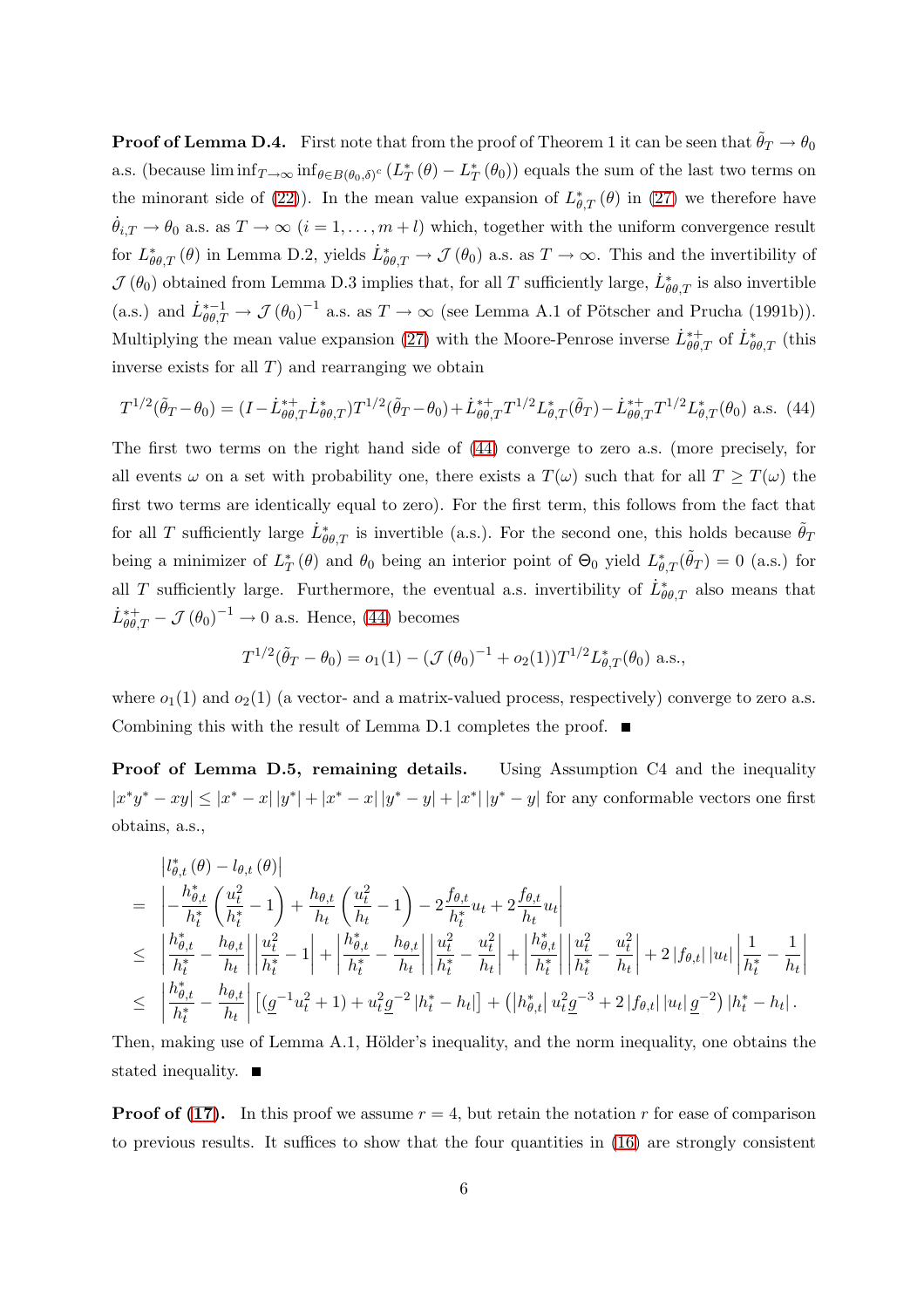estimators of those in (15). Due to the strong consistency of  $\hat{\theta}_T$ , it suffices to prove that

<span id="page-6-0"></span>
$$
\left| T^{-1} \sum_{t=1}^{T} A_t^{*(i)} - E[A_t^{*(i)}] \right|, \ i = 1, ..., 4, \text{ and } \left| T^{-1} \sum_{t=1}^{T} (A_t^{*(i)} - A_t^{(i)}) \right|, \ i = 1, ..., 4, \ (45)
$$

converge to zero almost surely uniformly over  $\Theta_0$  as  $T \to \infty$ , where

$$
A_t^{*(1)} = \frac{f_{\mu,t}}{h_t^{*1/2}} \frac{f'_{\mu,t}}{h_t^{*1/2}}, \quad A_t^{*(2)} = \frac{h_{\theta,t}^*}{h_t^*} \frac{h_{\theta,t}^{*}}{h_t^*}, \quad A_t^{*(3)} = \frac{u_t^4}{h_t^{*2}} \frac{h_{\theta,t}^*}{h_t^*} \frac{h_{\theta,t}^{*}}{h_t^*}, \quad \text{and} \quad A_t^{*(4)} = \frac{u_t^3}{h_t^{*3/2}} \frac{f_{\mu,t}}{h_t^{*1/2}} \frac{h_{\theta,t}^{*}}{h_t^*},
$$

and  $A_t^{(i)}$  $t_i^{(i)}$ ,  $i = 1, ..., 4$ , are defined similarly but with  $h_t^*$  and  $h_{\theta,t}^*$  replaced with  $h_t$  and  $h_{\theta,t}$ .

Concerning the former four convergences in [\(45\)](#page-6-0), these can be deduced from Theorem 2.7 of Straumann and Mikosch (2006) if  $E\big[\sup_{\theta\in\Theta_0}|A_t^{\ast(i)}\big]$  $\left[t_i^{*(i)}\right] < \infty, i = 1, \ldots, 4$ , holds. For  $i = 1$ , this follows from the fact that  $f_{\mu,t}$  is  $L_{2r}$ -dominated in  $\Theta_0$  (see the proof of Lemma C.1) and Assumption C4, whereas for  $i = 2$ , this holds due to Assumption N4(ii). For  $i = 3$ , the finiteness follows in view of Assumption C4, the fact that  $\|\sup_{\theta \in \Theta} |u_t|\|_{2r} < \infty$  (see the proof of Proposition 1), and Assumption N4(ii). For  $i = 4$ , this follows from the aforementioned facts that  $f_{\mu, t}$  is  $L_{2r}$ -dominated in  $\Theta_0$  and  $\|\sup_{\theta \in \Theta} |u_t|\|_{2r} < \infty$  as well as Assumptions C4 and N4(ii).

Now consider the latter four convergences in [\(45\)](#page-6-0). For  $i = 1$ , use Assumption C4 to obtain

$$
|A_t^{*(1)} - A_t^{(1)}| = |h_t^{*-1} f_{\mu,t} f_{\mu,t}' - h_t^{-1} f_{\mu,t} f_{\mu,t}'| \leq \underline{g}^{-2} |f_{\mu,t} f_{\mu,t}'||h_t^* - h_t|.
$$

Thus, by the Cauchy-Schwartz inequality, the aforementioned  $L_{2r}$ –dominance of  $f_{\mu,t}$ , and (21),

$$
\left\| \sup_{\theta \in \Theta_0} |A_t^{*(1)} - A_t^{(1)}| \right\|_{r/2} \leq \underline{g}^{-2} \left\| \sup_{\theta \in \Theta_0} |f_{\mu,t} f_{\mu,t}'| \right\|_r \left\| \sup_{\theta \in \Theta_0} |h_t^* - h_t| \right\|_r \leq C\kappa^t
$$

for some finite C. The required convergence for  $i = 1$  now follows from Lemma A.2.

The cases  $i = 2, 3$ , and 4 can be handled in a similar way. We only note that for  $i = 2$ ,

$$
|A_t^{*(2)} - A_t^{(2)}| \le 2|h_{\theta,t}^*/h_t^*||h_{\theta,t}^*/h_t^* - h_{\theta,t}/h_t| + |h_{\theta,t}^*/h_t^* - h_{\theta,t}/h_t|^2,
$$

and thus by Lemma A.1, Cauchy-Schwartz inequality, Assumption N4(ii), and inequality (30),

$$
\|\sup_{\theta \in \Theta_0} |A_t^{*(2)} - A_t^{(2)}| \Big\|_{r/8}
$$
\n
$$
\leq \Delta_{r/8,2} \left( 2 \left\| \sup_{\theta \in \Theta_0} |h_{\theta,t}^{*}/h_t^{*}| \right\|_{r/4} \left\| \sup_{\theta \in \Theta_0} |h_{\theta,t}^{*}/h_t^{*} - h_{\theta,t}/h_t| \right\|_{r/4} + \left\| \sup_{\theta \in \Theta_0} |h_{\theta,t}^{*}/h_t^{*} - h_{\theta,t}/h_t|^{2} \right\|_{r/8} \right)
$$
\n
$$
\leq C \left( \max \{ t, t^{4/r} \} \kappa^{t} + \max \{ t^{2}, t^{8/r} \} \kappa^{2t} \right),
$$

for some finite C. For  $i = 3$ , using the inequality  $|x^*y^* - xy| \le |x^* - x||y^*| + |x^*||y^* - y| +$  $|x^* - x| |y^* - y|$  for any conformable vectors,

$$
|A_t^{*(3)}-A_t^{(3)}|\leq \left|\frac{u_t^4}{h_t^{*2}}-\frac{u_t^4}{h_t^2}\right|\left|\frac{h_{\theta,t}^*}{h_t^*}\frac{h_{\theta,t}^{* \prime}}{h_t^*}\right|+\left|\frac{u_t^4}{h_t^{*2}}-\frac{u_t^4}{h_t^2}\right|\left|\frac{h_{\theta,t}^*}{h_t^*}\frac{h_{\theta,t}^{* \prime}}{h_t^*}-\frac{h_{\theta,t}}{h_t}\frac{h_{\theta,t}^{'}\prime}{h_t}\right|+\left|\frac{u_t^4}{h_t^{*2}}\right|\left|\frac{h_{\theta,t}^*}{h_t^*}\frac{h_{\theta,t}^{* \prime}}{h_t^*}-\frac{h_{\theta,t}}{h_t}\frac{h_{\theta,t}^{\prime}}{h_t}\right|,
$$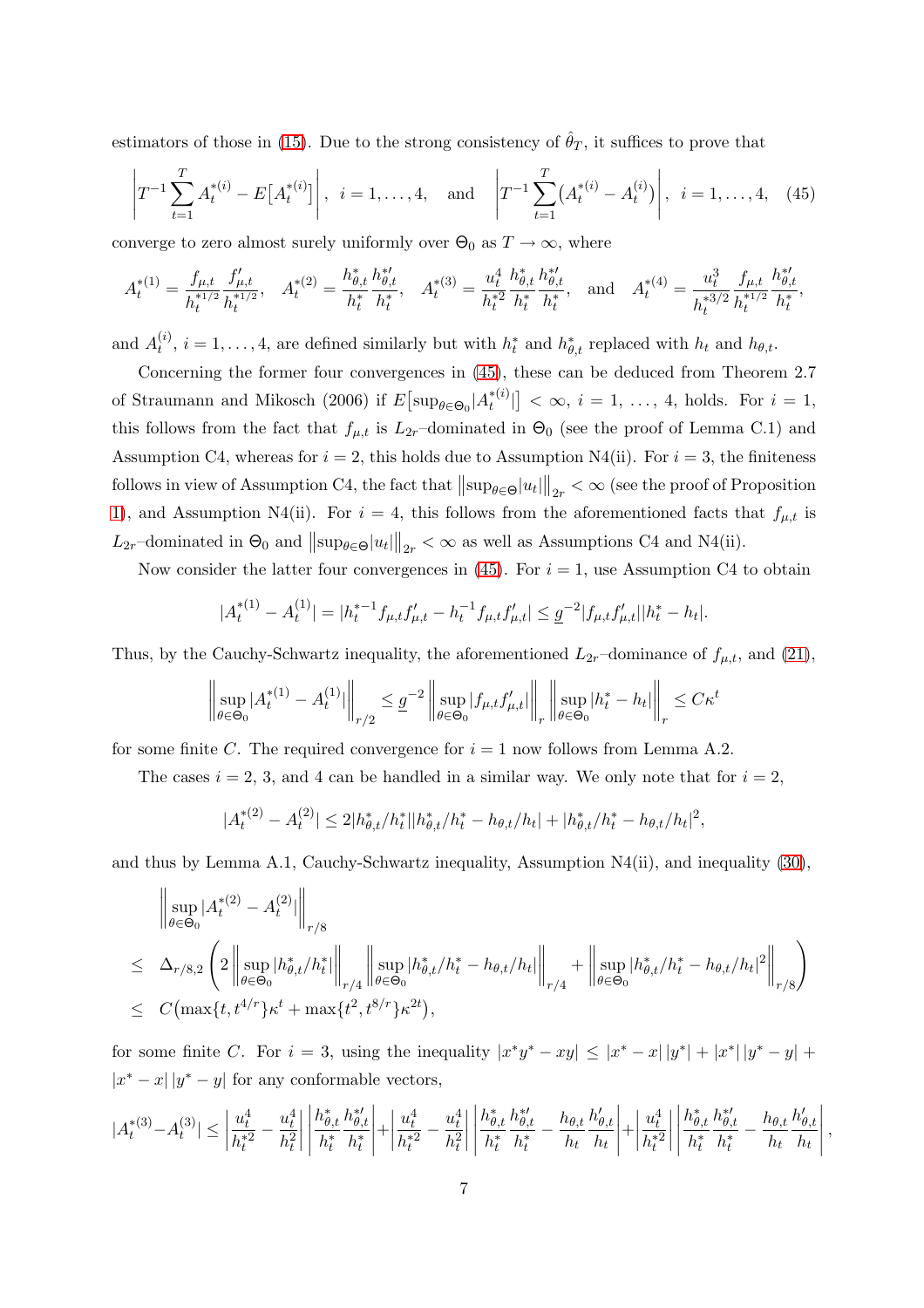where the term  $|A_t^{*(2)} - A_t^{(2)}|$  $\left| \frac{f^{(2)}}{f}\right|$  reappears in the two last terms and

$$
|u_t^4/h_t^{*2} - u_t^4/h_t^2| = u_t^4|h_t/h_t^{*2}h_t - h_t^*/h_t^{*2}h_t + h_t/h_t^*h_t^2 - h_t^*/h_t^*h_t^2| \leq 2\underline{g}^{-3}u_t^4|h_t^* - h_t|.
$$

The required subsequent steps are similar to those used above and are omitted. For  $i = 4$ , the term  $|A_t^{*(4)} - A_t^{(4)}|$  $\binom{4}{t}$  can be bounded from above by

$$
\left| \frac{u_t^3}{h_t^{*3/2}} - \frac{u_t^3}{h_t^{3/2}} \right| \left| \frac{f_{\mu,t}}{h_t^{*1/2}} \frac{h_{\theta,t}^{*}}{h_t^*} \right| + \left| \frac{u_t^3}{h_t^{*3/2}} - \frac{u_t^3}{h_t^{3/2}} \right| \left| \frac{f_{\mu,t}}{h_t^{*1/2}} \frac{h_{\theta,t}^{*}}{h_t^*} - \frac{f_{\mu,t}}{h_t^{1/2}} \frac{h_{\theta,t}'}{h_t} \right| + \left| \frac{u_t^3}{h_t^{*3/2}} \right| \left| \frac{f_{\mu,t}}{h_t^{*1/2}} \frac{h_{\theta,t}^{*}}{h_t^*} - \frac{f_{\mu,t}}{h_t^{1/2}} \frac{h_{\theta,t}'}{h_t} \right|,
$$

where, using the mean value theorem for the function  $x^{-3/2}$ ,

$$
\left|u_t^3/h_t^{*3/2} - u_t^3/h_t^{3/2}\right| \leq |u_t^3| \frac{3}{2} \underline{g}^{-5/2} |h_t^* - h_t|.
$$

We again omit the remaining steps, and only point out that it suffices to consider the norm  $\left\| \sup_{\theta \in \Theta_0} |A_t^{*(4)} - A_t^{(4)} \right\|$  $\|t^{(4)}\|_p$  with any  $p > 0$ . Thus, we have justified (17).

Verification of Assumption DGP in Example 3, remaining details. What remains to show is that the conditions in (a) imply that Assumptions 1–4, 5(b), and 6 of Meitz and Saikkonen (2008b) hold so that from Theorem 1 of that paper we can conclude that Assumption DGP holds. To see this, note first that conditions (a.i) and (a.ii) imply that Assumption 1 of Meitz and Saikkonen (2008b) holds, whereas the conditions imposed on the function F in  $(a.vi)$ and the assumed range of F imply Assumption 2 of the same paper. That Assumption 3 of Meitz and Saikkonen (2008b) holds follows from the discussion given in Section 4 of that paper and condition (a.iii). Finally, (a.iv), (a.v), and the conditions assumed about the function  $G$  in (a.vi) and its range imply that the model satisfies the assumptions required for the model for conditional variance in Proposition 1 of Meitz and Saikkonen (2008b). Of the two alternative cases in that proposition, (a) and (b), the latter is relevant, and it follows that Theorem 1 of Meitz and Saikkonen (2008b) applies with some  $r_0 \in (0, 1)$ . Thus, Assumption DGP holds with  $r = r_0$ .

Verification of Assumptions for asymptotic normality in Example 3, remaining details. What remains is to verify Assumption N4(ii). In what follows, we assume that  $\theta \in \Theta_0$ . Moreover, without loss of generality we may assume  $\Theta_0$  is small enough to ensure that  $\theta \in \Theta_0$  implies  $0 < \underline{\omega} \leq \omega \leq \overline{\omega} < \infty$ ,  $0 < \underline{\alpha}_1 \leq \alpha_1 \leq \overline{\alpha}_1 < \infty$ ,  $0 < \underline{\alpha}_2 \leq \alpha_2 \leq \overline{\alpha}_2 < \infty$ ,  $0 < \beta \leq \beta \leq \overline{\beta} < 1$ ,  $\varphi \in N(\varphi_0)$ , and  $\gamma \in N(\gamma_0)$ . Now, for the first norm in Assumption N4(ii) concerning the vector  $h_{\theta,t}^*/h_t^*$ , recall that in the present case  $h_t^* = \omega + (\alpha_1 + \alpha_2 G(u_{t-1}; \gamma)) u_{t-1}^2 + \beta h_{t-1}^*$ (where the argument  $\theta$  has been suppressed from  $h_t^*$  and  $u_t$ ) and, in the notation of Section 4,  $h_{\theta,t}^* = g_{\theta,t}^* - g_{u,t}^* f_{\theta,t-1} + g_{h,t}^* h_{\theta,t-1}^*$  (see equations (7) and (11)). Partitioning  $h_{\theta,t}^*$  as  $h_{\theta,t}^* = (h_{\mu,t}^*, h_{\lambda,t}^*)$  we obtain  $h_{\mu,t}^* = -g_{u,t}^* f_{\mu,t-1} + \beta h_{\mu,t-1}^*$  and  $h_{\lambda,t}^* = g_{\lambda,t}^* + \beta h_{\lambda,t-1}^*$  as immediate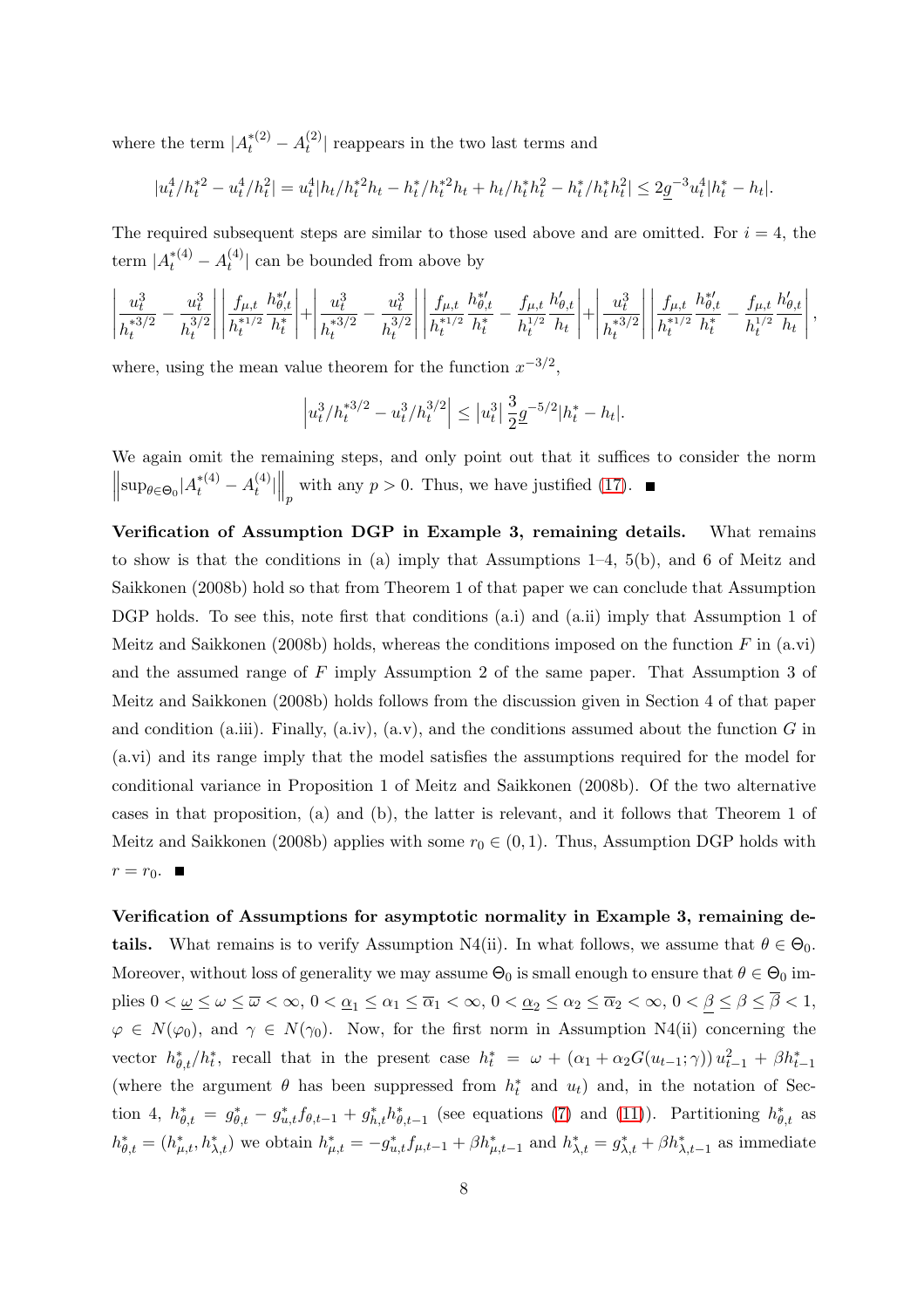consequences of the definitions. Because  $\beta \leq \bar{\beta} < 1$  by assumption,  $h^*_{\mu,t}$  and  $h^*_{\lambda,t}$  have the representations

$$
h_{\mu,t}^* = -\sum_{j=0}^{\infty} \beta^j g_{u,t-j}^* f_{\mu,t-j-1} \quad \text{and} \quad h_{\lambda,t}^* = \sum_{j=0}^{\infty} \beta^j g_{\lambda,t-j}^*,\tag{46}
$$

where the infinite sums converge due to Lemmas A.2 and C.1. By straightforward derivation,  $g_{u,t}^* = 2(\alpha_1 + \alpha_2 G(u_{t-1}; \gamma)) u_{t-1} + \alpha_2 G_u(u_{t-1}; \gamma) u_{t-1}^2$ , whereas the vector  $g_{\lambda,t}^*$  has components

1, 
$$
u_{t-1}^2
$$
,  $G(u_{t-1}; \gamma)u_{t-1}^2$ ,  $h_{t-1}^*$ , and  $\alpha_2 G_{\gamma}(u_{t-1}; \gamma)u_{t-1}^2$ . (47)

Because the range of G is [0,1], and  $G_u(u; \gamma) u^2$  and  $G_\gamma(u; \gamma)$  are bounded in absolute value uniformly over  $\mathbb{R} \times N(\gamma_0)$  by conditions (c.iii) and (c.vi), the finiteness of  $\|\sup_{\theta \in \Theta_0} |h_{\mu,t}^*|/h_t^*\|_4$ and  $\|\sup_{\theta \in \Theta_0} |h_{\lambda,t}^*|/h_t^*\|_4$ , and hence of the first norm in Assumption N4, follows if we show that

<span id="page-8-0"></span>
$$
\left\| \sup_{\theta \in \Theta_0} \sum_{j=0}^{\infty} \beta^j a_{t-1-j}^{(i)} / h_t^* \right\|_4 < \infty, \quad i = 1, \dots, 4,
$$
\n(48)

where  $a_t^{(1)} = u_t^2$ ,  $a_t^{(2)} = h_t^*$ ,  $a_t^{(3)} = |u_t||f_{\mu,t}|$ , and  $a_t^{(4)} = |f_{\mu,t}|$ . To show this, first express  $h_t^*$  as

<span id="page-8-3"></span>
$$
h_t^* = \sum_{k=0}^{\infty} \beta^k \left( \omega + (\alpha_1 + \alpha_2 G(u_{t-1-k}; \gamma)) u_{t-1-k}^2 \right), \tag{49}
$$

where the infinite sum converges due to Lemma A.2 and the result  $\|\sup_{\theta \in \Theta} |u_t|\|_{2r} < \infty$  obtained in the proof of Proposition 1. Because  $\omega \geq \omega > 0$ ,  $\alpha_1 \geq \alpha_1 > 0$ ,  $\alpha_2 \geq \alpha_2 > 0$ , and  $\beta \geq \beta > 0$ ,

<span id="page-8-1"></span>
$$
h_t^* \ge \sum_{k=0}^{\infty} \beta^k \left(\omega + \alpha_1 u_{t-1-k}^2\right) \ge \underline{\omega} + \beta^j \underline{\alpha}_1 u_{t-1-j}^2 \tag{50}
$$

for any  $j \geq 0$ . Now, considering [\(48\)](#page-8-0) with  $i = 1$  and making use of [\(50\)](#page-8-1) and the fact that  $x/(1+x) \leq x^s$  for all  $x \geq 0$  and any  $s \in (0,1)$  (cf. Francq and Zakoïan (2004), above their equation (4.25)), we obtain that, for any  $j \geq 0$  and  $s \in (0,1)$ ,

<span id="page-8-2"></span>
$$
\frac{\beta^j u_{t-1-j}^2}{h_t^*} \le \underline{\alpha}_1^{-1} \frac{\beta^j \underline{\alpha}_1 u_{t-1-j}^2 / \underline{\omega}}{1 + \beta^j \underline{\alpha}_1 u_{t-1-j}^2 / \underline{\omega}} \le \underline{\alpha}_1^{s-1} \underline{\omega}^{-s} \beta^{sj} |u_{t-1-j}|^{2s} \le \underline{\alpha}_1^{s-1} \underline{\omega}^{-s} \overline{\beta}^{sj} \sup_{\theta \in \Theta_0} |u_{t-1-j}|^{2s} . \tag{51}
$$

As was noted above,  $\|\sup_{\theta \in \Theta} |u_t| \|_{2r} < \infty$ , or  $\|\sup_{\theta \in \Theta} |u_t| \|_{4} < \infty$  when  $r = 2$  is assumed. Thus, choosing  $s \leq 1/2$  and making use of the norm inequality we obtain  $\|\sup_{\theta \in \Theta_0} |u_t|^{2s}\|_4 \leq$  $\|\sup_{\theta \in \Theta_0} |u_t|\|$ 2s  $\frac{2^s}{4}$ . Using this fact, [\(51\)](#page-8-2), and Minkowski's inequality we find that

$$
\left\|\sup_{\theta\in\Theta_0}\sum_{j=0}^\infty\beta^ju_{t-1-j}^2/h_t^*\right\|_4\leq \underline{\alpha}_1^{s-1}\underline{\omega}^{-s}\sum_{j=0}^\infty\bar{\beta}^{sj}\left\|\sup_{\theta\in\Theta_0}|u_{t-1-j}|\right\|_4^{2s},
$$

where the majorant side is finite. Hence we have established [\(48\)](#page-8-0) with  $i = 1$ .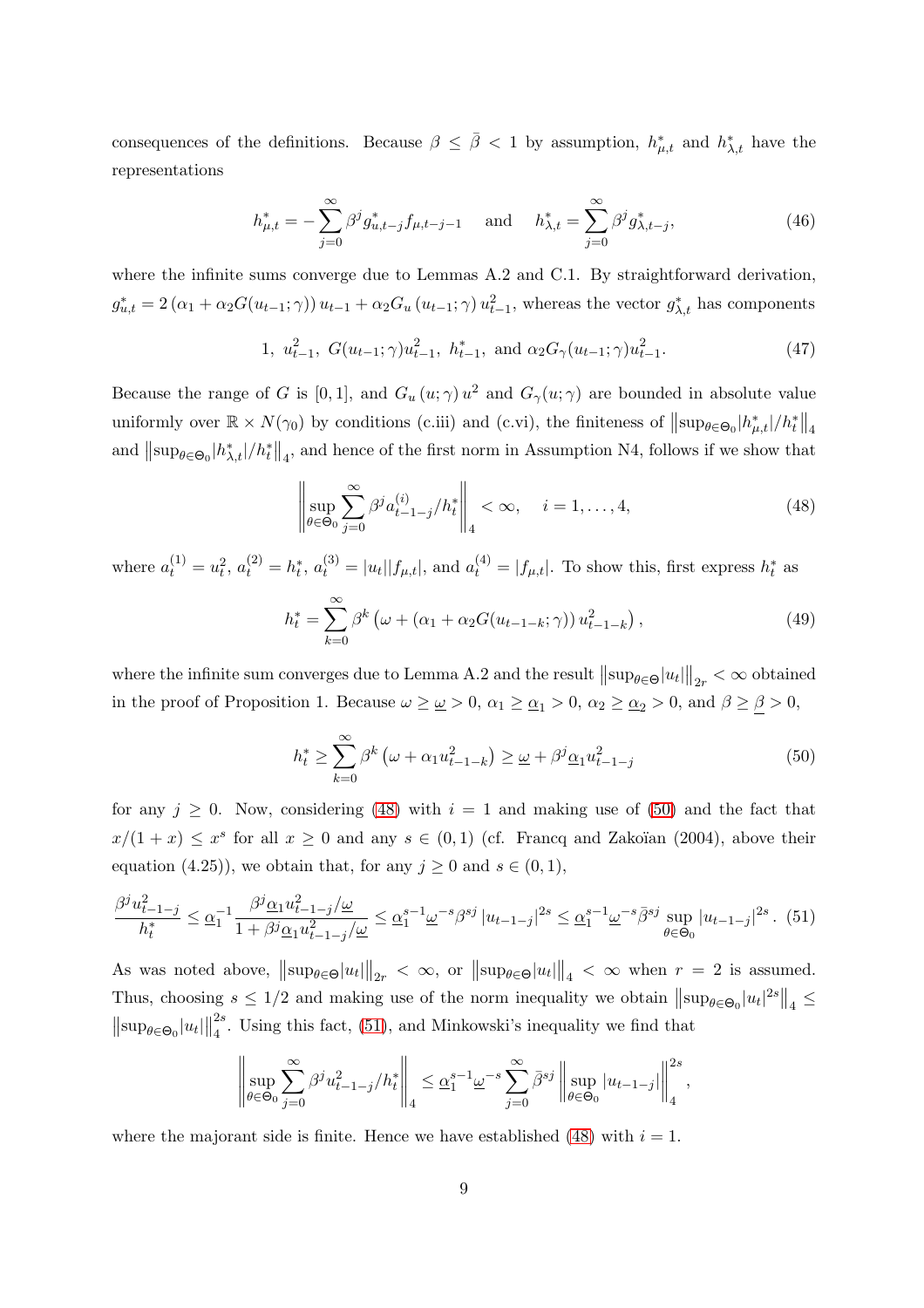Now consider [\(48\)](#page-8-0) with  $i = 2$  and conclude from [\(49\)](#page-8-3) and [\(50\)](#page-8-1) that

$$
\frac{h_{t-1-j}^*}{h_t^*} \leq \sum_{k=0}^\infty \beta^k \frac{\omega+\left(\alpha_1+\alpha_2 G(u_{t-2-j-k};\gamma)\right)u_{t-2-j-k}^2}{\underline{\omega}+\beta^{j+k+1}\underline{\alpha}_1u_{t-2-j-k}^2}
$$

for any  $j \geq 0$ . Because  $\omega \leq \overline{\omega}$  and  $\alpha_1 + \alpha_2 G(u_{t-2-j-k}; \gamma) \leq C$  for some finite C, we have

$$
\frac{h^*_{t-1-j}}{h^*_t}\leq \frac{\overline{\omega}}{\underline{\omega}}\sum_{k=0}^\infty \bar{\beta}^k + C\sum_{k=0}^\infty \beta^k \frac{u^2_{t-2-j-k}}{\underline{\omega}+\beta^{j+k+1}\underline{\alpha}_1u^2_{t-2-j-k}}.
$$

Hence, by arguments similar to those used to derive [\(51\)](#page-8-2) we have, for any  $j \ge 0$  and  $s \in (0,1)$ ,

$$
\begin{array}{rcl} \beta^j\frac{h_{t-1-j}^*}{h_t^*} & \leq & \beta^j\frac{\overline{\omega}}{\underline{\omega}}\sum\limits_{k=0}^\infty \bar{\beta}^k + \frac{C}{\underline{\alpha_1}\beta}\sum\limits_{k=0}^\infty \frac{\beta^{j+k+1}\underline{\alpha_1}u_{t-2-j-k}^2/\underline{\omega}}{1+\beta^{j+k+1}\underline{\alpha_1}u_{t-2-j-k}^2/\underline{\omega}} \\ \\ & \leq & \beta^j\frac{\overline{\omega}}{\underline{\omega}}\left(1-\bar{\beta}\right)^{-1} + \frac{C\underline{\alpha_1^{s-1}}}{\underline{\omega}^s\underline{\beta}}\sum\limits_{k=0}^\infty \beta^{(j+k+1)s}\left|u_{t-2-j-k}\right|^{2s} \\ \\ & \leq & \bar{\beta}^j\frac{\overline{\omega}}{\underline{\omega}}\left(1-\bar{\beta}\right)^{-1} + \frac{C\underline{\alpha_1^{s-1}}\bar{\beta}^s}{\underline{\omega}\underline{\beta}}\bar{\beta}^{js}\sum\limits_{k=0}^\infty \bar{\beta}^{ks}\sup_{\theta\in\Theta_0}|u_{t-2-j-k}|^{2s} \, . \end{array}
$$

Choosing  $s \leq 1/2$  and using Minkowski's inequality and the norm inequality in the same way as in the case  $i = 1$  we find that the norm in [\(48\)](#page-8-0) is finite when  $i = 2$ .

Next consider [\(48\)](#page-8-0) with  $i = 3$ . In view of [\(50\)](#page-8-1) and the inequality  $x/(1+x^2) \le 1$  (cf. Francq and Zakoïan (2004), above their equation (4.49)) we have, for any  $j \geq 0$ ,

$$
\beta^{j} |u_{t-1-j}| |f_{\mu,t-1-j}| / h_{t}^{*} \leq \frac{(\beta^{j} u_{t-1-j}^{2})^{1/2}}{\underline{\omega} + \beta^{j} \underline{\alpha}_{1} u_{t-1-j}^{2}} \beta^{j/2} |f_{\mu,t-j-1}|
$$
  

$$
\leq (\underline{\alpha}_{1} \underline{\omega})^{-1/2} \frac{(\beta^{j} \underline{\alpha}_{1} u_{t-1-j}^{2} / \underline{\omega})^{1/2}}{1 + \beta^{j} \underline{\alpha}_{1} u_{t-1-j}^{2} / \underline{\omega}} \overline{\beta}^{j/2} |f_{\mu,t-j-1}|
$$
  

$$
\leq (\underline{\alpha}_{1} \underline{\omega})^{-1/2} \overline{\beta}^{j/2} |f_{\mu,t-j-1}|.
$$

As in the case  $i = 1$ , Minkowski's inequality shows that [\(48\)](#page-8-0) holds with  $i = 3$  if  $\|\sup_{\theta \in \Theta_0} |f_{\mu,t}|\|_4 < \infty$  $\infty$ . To verify this, calculate the partial derivatives of  $f(y_{t-1}, \ldots, y_{t-p}; \mu)$  as

1, 
$$
y_{t-1}, \ldots, y_{t-p}, (1, y_{t-1}, \ldots, y_{t-p}) F(y_{t-d}; \varphi)
$$
, and  $(\psi_0 + \sum_{j=1}^p \psi_j y_{t-j}) F_{\varphi}(y_{t-d}; \varphi)$ . (52)

Because the range of  $F$  is  $[0, 1]$  and the partial derivatives of  $F$  are bounded uniformly over  $\mathbb{R}\times N(\varphi_0)$  by condition (c.iii), we have  $|f_{\mu,t}|\leq C(1+\sum_{j=1}^p|y_{t-j}|)$  for some finite C. Thus, the desired result follows because  $E[y_t^4] < \infty$  in view of Assumption DGP and the fact that  $r = 2$ .

For [\(48\)](#page-8-0) with  $i = 4$  it suffices to note that  $\frac{\beta^j |f_{\mu,t-1-j}|}{\hbar^2} \leq \frac{g^{-1} \bar{\beta}^j |f_{\mu,t-1-j}|}{\beta^j |f_{\mu,t-1-j}|}$  by Assumption C4, and hence the result follows as in the case  $i = 3$ .

Now consider the latter norm in Assumption N4(ii). Recall from Section 4 that

$$
h_{\theta\theta,t}^* = \alpha_{\theta\theta,t}^* + \beta_t^* h_{\theta\theta,t-1}^* + \gamma_{\theta,t}^* h_{\theta,t-1}^{*'} + h_{\theta,t-1}^* \gamma_{\theta,t}^{*'} + \delta_t^* h_{\theta,t-1}^* h_{\theta,t-1}^{*'} ,
$$